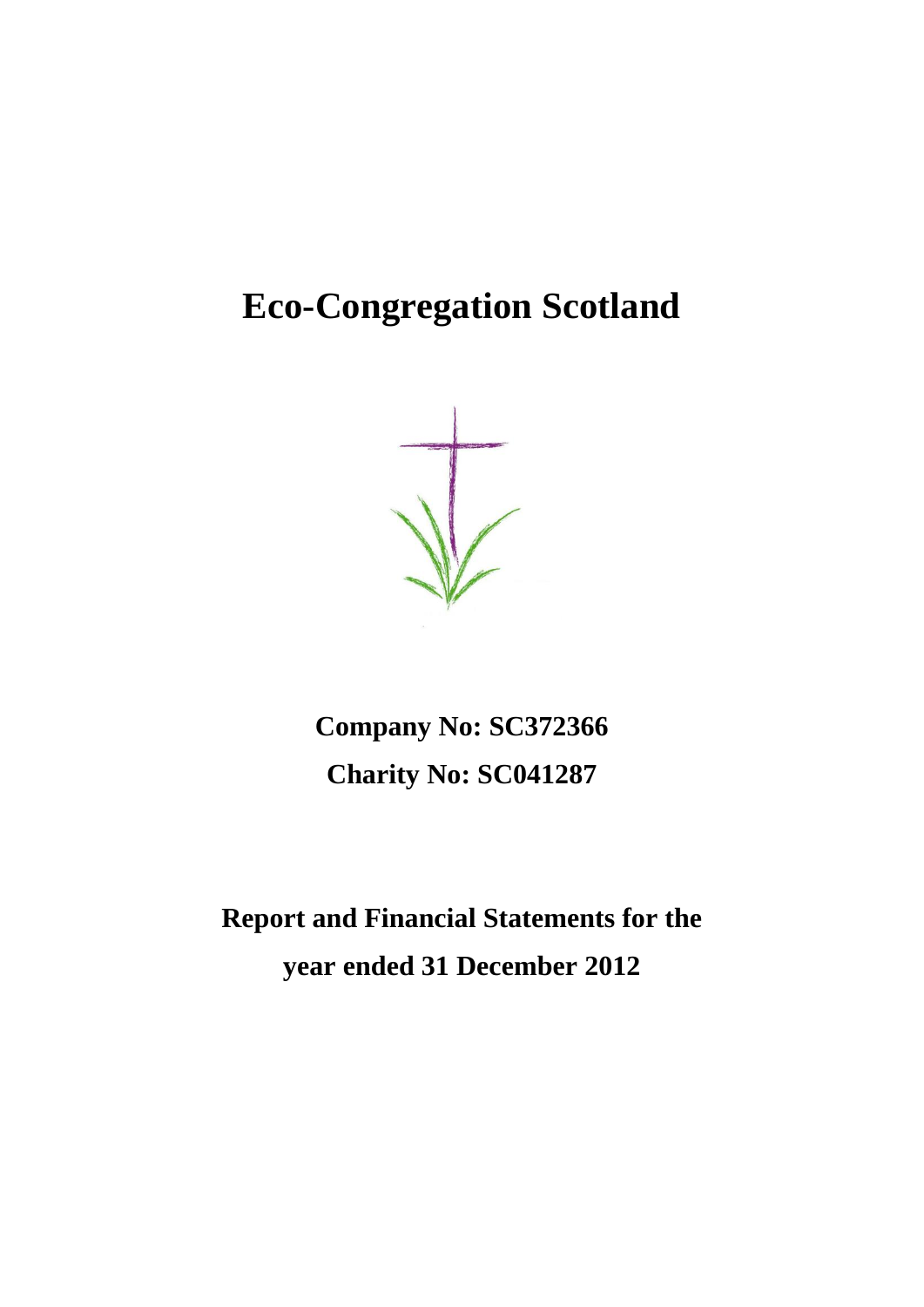## **Eco-Congregation Scotland**

## **Report and Financial Statements for the year ended 31 December 2012**

| Page           | <b>Contents</b>                                                                             |
|----------------|---------------------------------------------------------------------------------------------|
| $\overline{2}$ | <b>Contents Page</b>                                                                        |
| 3              | Reference and Administrative Information                                                    |
| $\overline{4}$ | Structure, Governance and Management<br>Objectives and Activities                           |
| 5              | <b>Achievements and Performance</b><br><b>Financial Review</b>                              |
| 6              | <b>Reserves Policy</b><br><b>Statement of Directors' Responsibilities</b><br>Approval       |
| 7              | Independent Examiner's Report to the Trustees                                               |
| 8              | <b>Statement of Financial Activities</b><br>(Incorporating an Income & Expenditure Account) |
| 9              | <b>Balance Sheet</b>                                                                        |
| 10             | <b>Accounting Policies</b>                                                                  |
| $11 - 15$      | Notes to the Financial Statements                                                           |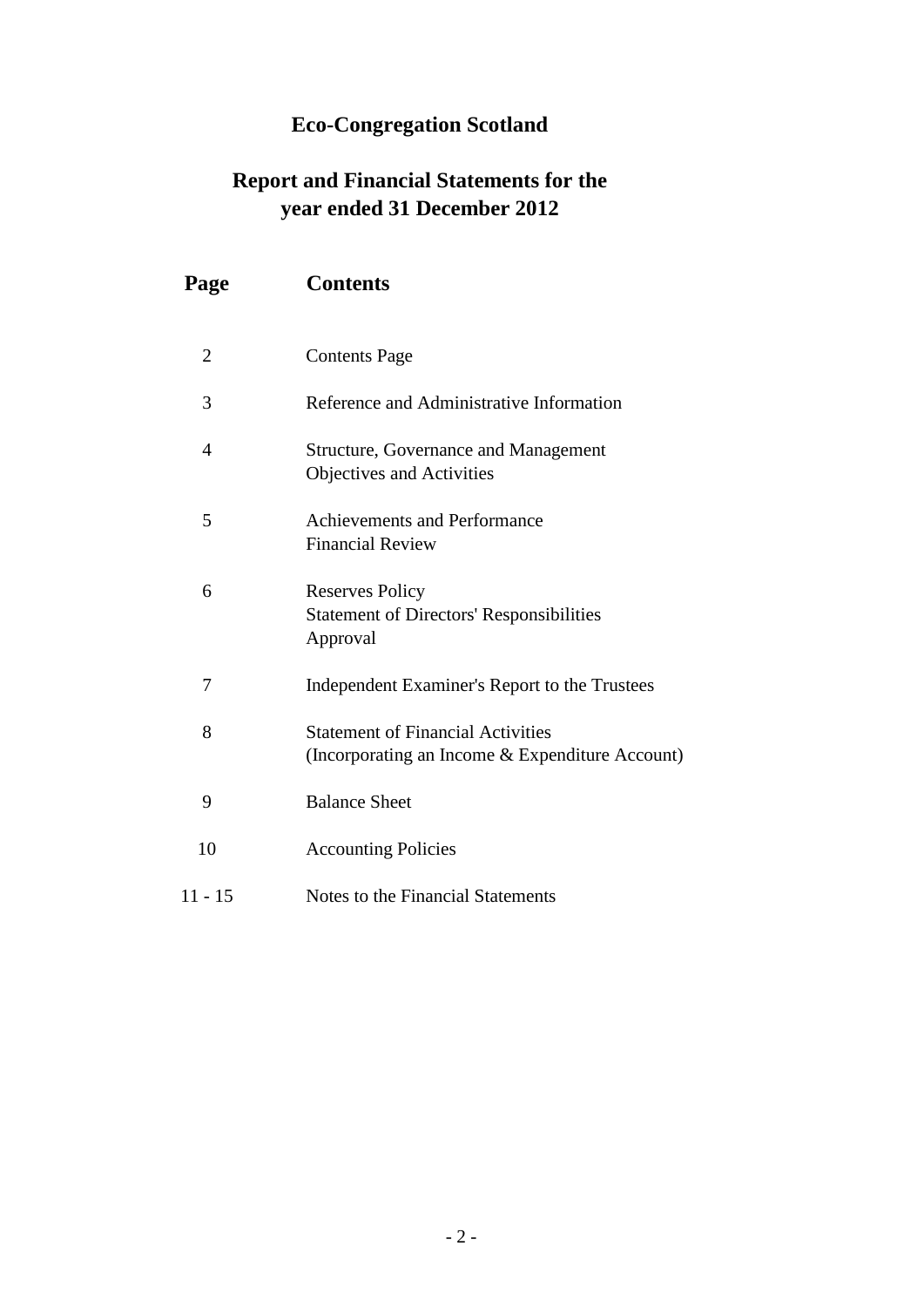## **Reference and Administrative Information**

Eco-Congregation Scotland is a company limited by guarantee with no share capital. The company is governed by its Memorandum and Articles of Association and was incorporated on 4th February 2010.

Company Name: Eco-Congregation Scotland Company Registration Number SC372366 Charity Registration Number: SC041287 Registered Address 121 George Street

Edinburgh EH2 4YN

## **Directors**

The following Directors served during the year or in the subsequent period up to the date of signing of this report.

| <b>Current Directors</b>        |                            |
|---------------------------------|----------------------------|
| Ewan Aitken                     |                            |
| Stephen Alexander               |                            |
| Philip Blackledge               | appointed 22 August 2012   |
| Philippa Bonella                | appointed 1 February 2012  |
| <b>Alison Boyes</b>             |                            |
| John Butterfield                |                            |
| <b>Bill Craigie</b>             | appointed 12 December 2012 |
| Alan Kennedy                    |                            |
| <b>Malcolm Rooney</b>           | appointed 22 August 2012   |
| Alan Werritty                   |                            |
| Sheena Wurthmann                |                            |
| Other Directors who served      |                            |
| David Finlay                    | resigned 1 February 2012   |
| <b>Principal Office-bearers</b> |                            |
| Chairman and Convener           | Rev Ewan Aitken            |
| Secretary                       | Adrian Shaw                |

## **Independent Examiner**

| Sarah Hollis, CA                 |                                         |
|----------------------------------|-----------------------------------------|
| <b>Hollis Accounting Limited</b> | 3 Melville Crescent, Edinburgh, EH3 7HW |

Treasurer Alan Kennedy

## **Bankers**

| Daiinui 5    |                                                  |
|--------------|--------------------------------------------------|
| Triodos Bank | Brunel House, 11 The Promenade, Bristol, BS8 3NN |
|              | 32 Annandale Street Lane, Edinburgh, EH7 4LS     |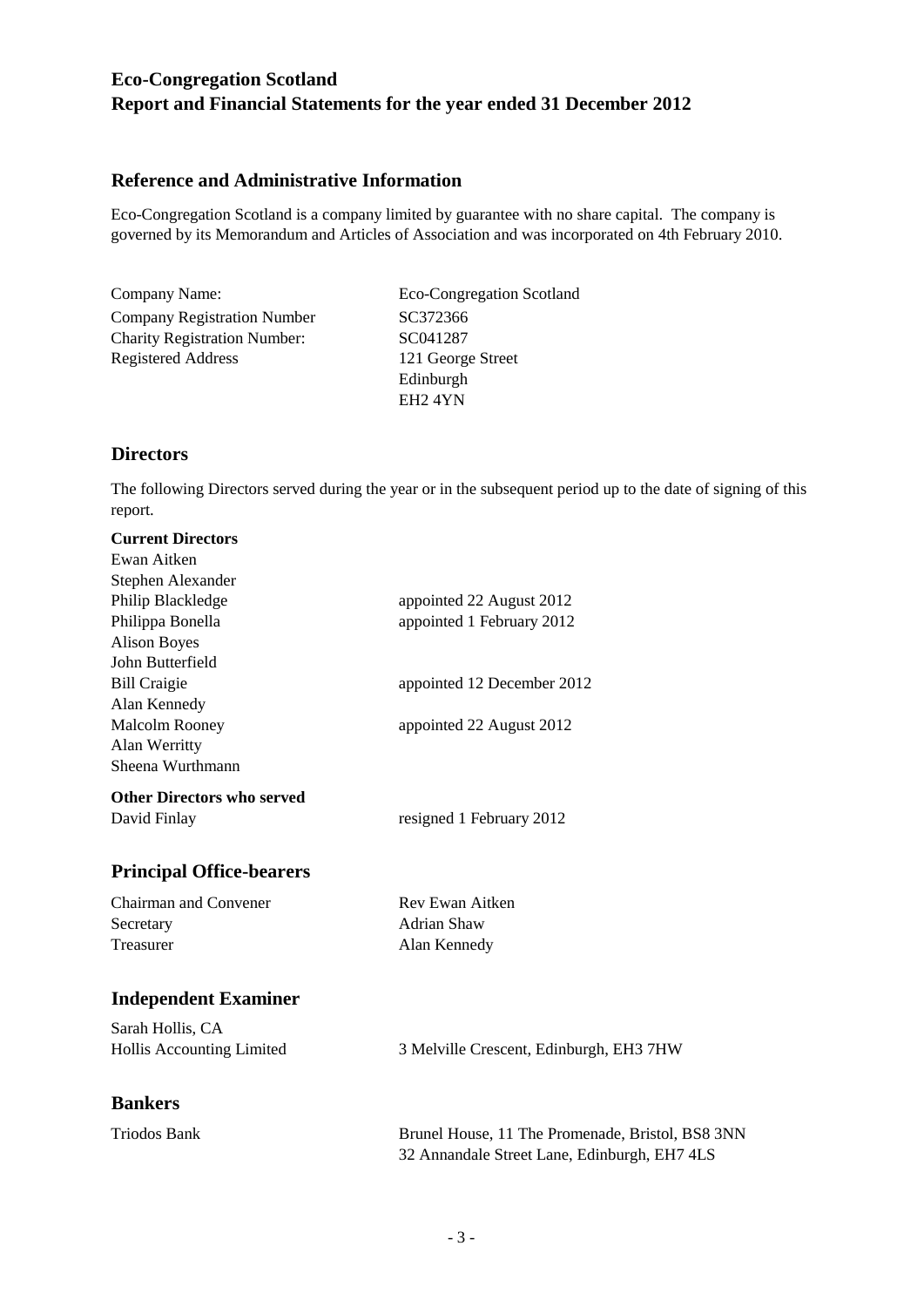The Directors present their annual report and financial statements for year ended 31 December 2012. The Directors have adopted the provisions of the Statement of Recommended Practice (SORP) "Accounting and Reporting by Charities" (revised 2005) and the Companies Act 2006 in preparing the Annual Report and Financial Statements of the Company.

#### **Structure, Governance and Management**

#### **Incorporation and Governing Document**

The Company was incorporated on 4th February 2010 and is limited by guarantee. The Company is constituted by its Memorandum and Articles of Association and is recognised as a Charity for tax purposes.

#### **Organisational Structure**

The structure of the Company consists of the Members and the Directors. Members who have been nominated by church congregations or church-related organisations ("Partner Members") have voting rights and, in particular, they elect people to serve as Directors and take decisions in relation to changes to the Articles of Association. The Directors generally control and supervise the activities of the Company and are responsible for monitoring its financial position.

#### **Recruitment and Appointment of Directors**

Partner Members elect the Directors at each Annual General Meeting. Directors may appoint individuals to be Directors at other times. The maximum number of Directors is twelve. Any Director appointed since the previous AGM and one third of the other Directors retire each year. They may stand for re-election at the AGM but can only serve for a maximum of six years continuously. Employees of the Company may not be Directors. The Company is encouraging Partner Members to volunteer to be Directors bringing with them their varied experience and expertise.

#### **Objectives and Activities**

The company's objects are:

- (a) The advancement of environmental protection or improvement through a structured programme for congregations of self audit and practical activities to protect the environment;
- (b) The advancement of education through raising awareness and understanding of environmental issues and their relationship to faith and community;
- (c) The advancement of religion through publication of materials and practical environmental action showing how care for creation and Christian faith and understanding can promote environmental protection;
- (d) The advancement of citizenship or community development through encouraging participating congregations to support each other and local communities in developing environmental awareness and action; and
- (e) The promotion of religious or racial harmony through a demonstration that care for creation is an essential part of all faiths and by working with other faiths to promote this understanding.

The company was established on 4th February 2010 and subsequently registered as a charity with the Office of the Scottish Charity Regulator. The new charity builds on the work of the previous unincorporated association Eco-Congregation Scotland which was founded in 2001.

The company subsequently secured funding from the Scottish Government to develop a business plan and appoint a manager. Progress was rapid with the original two year business plan being largely achieved in 2011 and so a further business plan was developed and a further three year grant agreed with the Scottish Government.

The manager is now working to implement the new business plan which includes ensuring that Eco-Congregation Scotland is financially sustainable and resilient, that it is making a significant contribution to Scotland's carbon reduction targets and that it can continue to grow and develop. In particular, the plan will ensure that it has a secure and growing income from membership and other sources to put into effect its charitable objects.

In meeting the previous business plan the company:

- **-** ensure that all participating congregations measure and seek to reduce their carbon footprints,
- **-** encourage all eco-congregations to actively participate in the Scottish Government public engagement strategy on climate change,
- **-** grow membership and the number of participating congregations to a target of 400 congregations,
- **-** grow income from church denominations and related church funds,
- **-** generate an income stream from congregations, and
- **-** establish a supporters' scheme that allows individuals, trusts and organisations to show support for the company with an appropriate fee structure that will help meet funding targets.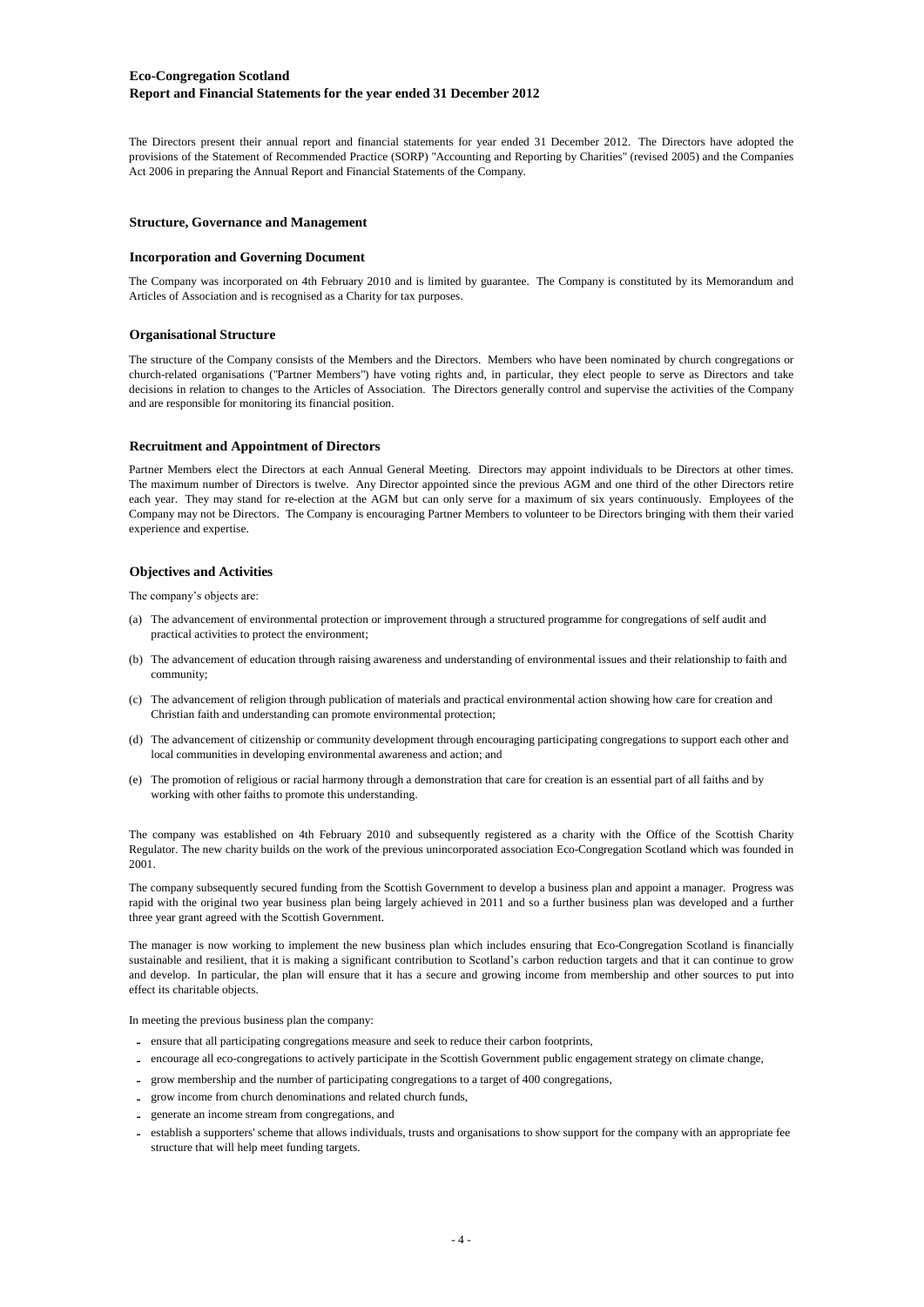#### **Achievements and Performance**

The fifth Eco-Congregation Scotland Annual Gathering took place in Bridge of Allan on 20th March 2012 where the principal speaker was the Minister for Environment and Climate Change, Stewart Stevenson MSP. Over 100 delegates met to celebrate the work of ecocongregations in Scotland, the continuing growth of the movement and to consider how we can help people in churches change their behaviour to reduce their environmental impact. The meeting also offered the opportunity to consider the continuing challenges posed by climate change: both practical and spiritual through workshops, addresses from knowledgeable speakers and informal information sharing. This will continue to be an annual event.

Membership of the charity now stands at 119 congregations. At the 2012 AGM, members approved the introduction of a fee structure from January 2013 under which congregations pay an annual membership fee of £100, £50 or nil according to their income.

The numbers of registered eco-congregations and award holders at the beginning and end of this accounting period were as follows.

| Date                                   | 31/12/2011 | 31/12/2012 |
|----------------------------------------|------------|------------|
| Number of registered eco-congregations | 274        | 286        |
| 1st Awards                             | 91         | 100        |
| $2nd$ Awards                           | 22         | 25         |
| $3rd$ Awards                           | 4          | 6          |
| Members                                | 98         | 119        |
| <b>Local Networks</b>                  | 12.        | 16         |

This represents an increase of 4% in participating congregations and 10% in award holders. During the year we were delighted to present the 100th award to St Joseph's Roman Catholic Church in Clarkson.

The number of local networks of eco-congregation churches increased from 12 to 16 during the year reflecting areas where more congregations have registered or become more active. These groups meet together for support, information exchange and to work on joint projects.

Our web site (www.ecocongregationscotland.org), blog and social media platforms continue to be important communication channels.

| Year     |                        | 2011   | 2012   |
|----------|------------------------|--------|--------|
| Web Site | Page Views             | 16.239 | 24,232 |
|          | <b>Unique Visitors</b> | 2.877  | 5,368  |
| Blog     | Page Views             | 2.087  | 4.011  |
|          | <b>Unique Visitors</b> | 869    | 2.227  |

Strategic partnerships have been formed with Christian Aid and the Scottish Catholic International Aid fund (SCIAF). Both organisations provided funding during the year and our joint work has included the writing of new materials (SCIAF) and holding a series of joint climate change road shows (Christian Aid). The charity has continued to play an active role in the Stop Climate Chaos Scotland Coalition including their mass lobby of the Scottish Parliament on 5th October 2012.

In May 2012, the charity took part in the Heart and Soul event in Edinburgh that was organised by the Church of Scotland with over 8,000 attendees.

#### **Financial Review**

#### **Unrestricted Funds**

The Company's operations continue to be financially supported to a substantial degree by donations from sponsoring organisations including donated services. It recorded a surplus of £4,374 in the year (2011 £931).

During the year, the Company received donations from partnership organisations of £5,000 from Christian Aid ( 2011 £5,000) and £3,000 from Scottish Catholic International Aid Fund (2011 £1,000).

The Company also continues to benefit from the services of unpaid volunteers. The value to the Company of their time cannot be quantified but it is greatly appreciated.

#### **Restricted Funds**

**Business Development Fund** - The business development project was initiated with the appointment of a dedicated manager on 13 December 2010. The Scottish Government provided grant funding for this work until the end of March 2012 as described in note 12. It received a transfer of £50 from the General Fund during 2012 in order to cover the cost of unclaimed expenses. The residual balance in the fund at 31 December 2012 is £639 which represents the net asset value of fixed assets whose value will fall to zero at the end of 2013 in line with the accounting policy on depreciation.

**2012/15 Development Fund** - This fund was established on 1 April 2012 to ring fence the expenditure associated with a new Scottish Government grant of up to £50,000 per year payable over the financial years 2012-13, 2013-14 and 2014-15. Eligible expenditure in the current financial year is running at a slightly lower level than the maximum grant and so all costs attributable to the fund are currently covered by the grant and the fund therefore has a zero balance. Transfers will be required from the General Fund in the event of eligible costs exceeding the level of the grant in future.

**Module Revision Fund** - The ongoing redevelopment of modules for the use of member congregations is a key aspect of the work of the Company which is grateful to the Scottish Episcopal Church for having provided a grant specifically for that work.

**Local & Network Support Fund** - By the end of 2012, a total of £5,050 had been received as pre-payment of membership fees due on 1 January 2013 who introduction was agreed at the 2012 AGM.

**Environmental Chaplaincy Fund** - As the appointment of an Environmental Chaplain has been deferred until early 2013, the only costs incurred in 2012 were recruitment expenses and these were met by a transfer from the General Fund.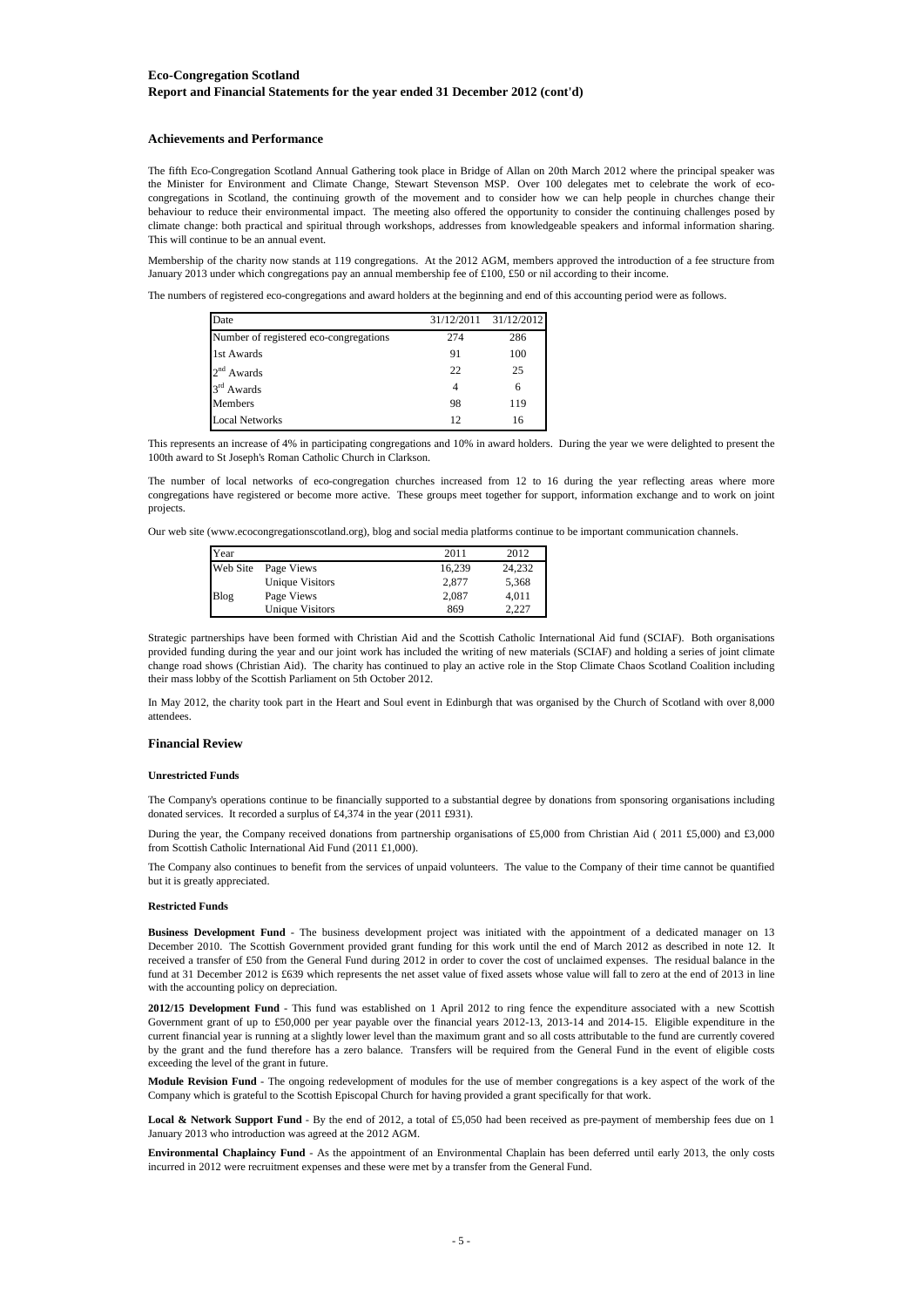#### **Reserves Policy**

The Company has not yet established a reserves policy. This will be addressed by the Directors in 2013 once the Environmental Chaplaincy post has been filled and the financial implications for the Company have been clarified.

#### **Statement of Directors' Responsibilities**

The Directors (who are also the Trustees of the Charity) are responsible for preparing the Annual Report and the Financial Statements in accordance with applicable law and United Kingdom Accounting Standards (United Kingdom Generally Accepted Accounting Practice).

Company and charity law requires the Directors to prepare financial statements for each financial year, which give a true and fair view of the state of affairs of the charitable company and of the incoming resources and application of resources, including the income and expenditure, of the charitable company for the year. In preparing these financial statements, the Directors are required to:

- select suitable accounting policies and then apply them consistently;
- observe the methods and principles in the Charities SORP;
- make judgements and estimates that are reasonable and prudent;
- · state whether applicable UK Accounting Standards have been followed, subject to any material departures disclosed and explained in the financial statements; and
- prepare the financial statements on the going concern basis unless it is inappropriate to presume that the charitable company will continue in operation.

The Directors are responsible for keeping proper accounting records that disclose with reasonable accuracy at any time the financial position of the charitable company and enable them to ensure that the financial statements comply with the Companies Act 2006, the Charities and Trustee Investment (Scotland) Act 2005 and the Charities Accounts (Scotland) Regulations 2006 (as amended). They are also responsible for safeguarding the assets of the charitable company and hence for taking reasonable steps for the prevention and detection of fraud and other irregularities.

The Directors are responsible for the maintenance and integrity of the corporate and financial information included on the charitable company's website. Legislation in the United Kingdom governing the preparation and dissemination of financial statements may differ from legislation in other jurisdictions.

The Directors' Report has been prepared in accordance with the special provisions of Part 15 of the Companies Act 2006 relating to small companies.

#### Approval

This report was approved by the Board of Directors and Trustees on 20th February 2013 and signed on its behalf by:

**Rev Ewan Aitken** 

Chair

Date: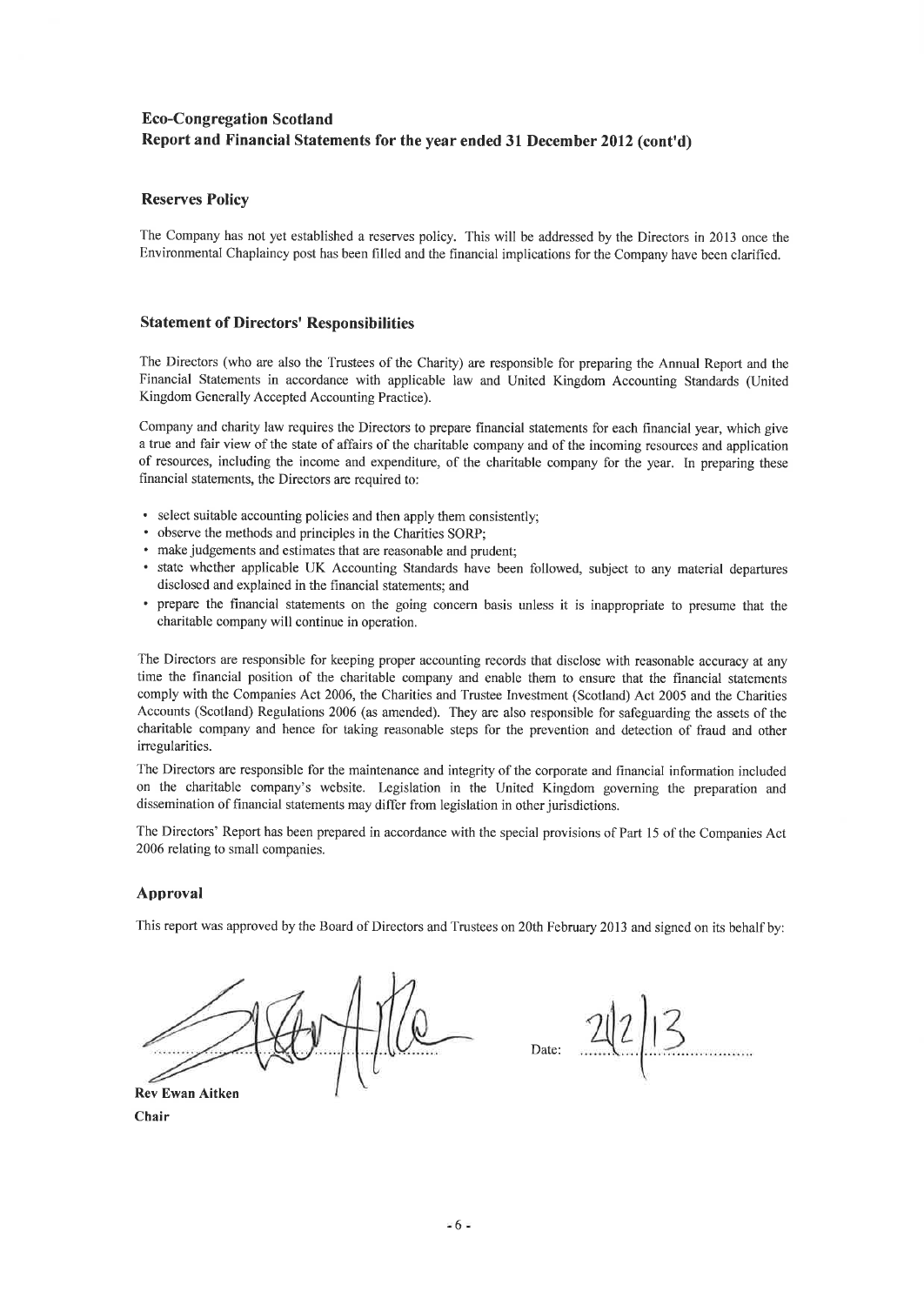### **Independent Examiner's Report to the Trustees**

I report on the accounts of the charity for the year ended 31 December 2012 which are set out on pages 8 to 15.

#### Respective responsibilities of trustees and examiner

The Charity's Trustees (who are also the Directors of the Company for the purposes of company law) are responsible for the preparation of the accounts in accordance with the terms of the Charities & Trustee Investment (Scotland) Act 2005 and the Charities Accounts (Scotland) Regulations 2006 (as amended). The Charity's Trustees consider that the audit requirement of Regulation  $10(1)$  (a) to (c) of the Accounts Regulations does not apply. It is my responsibility to examine the accounts as required under section 44(1) (c) of the Act and to state whether particular matters have come to my attention.

#### Basis of independent examiner's statement

My examination was carried out in accordance with Regulation 11 of the Charities Accounts (Scotland) Regulations 2006 (as amended). An examination includes a review of the accounting records kept by the Charity and a comparison of the accounts presented with those records. It also includes consideration of any unusual items or disclosures in the accounts, and seeking explanations from you as Trustees concerning any such matters. The procedures undertaken do not provide all the evidence that would be required in an audit, and consequently I do not express an audit opinion on the view given by the accounts.

#### Independent examiner's statement

In the course of my examination, no matter has come to my attention :

- 1. which gives me reasonable cause to believe that in any material respect the requirements :
	- to keep accounting records in accordance with Section 44 (1)(a) of The Charities and Trustee Investment (Scotland) Act 2005 and Regulation 4 of the 2006 Accounts Regulations; and
	- to prepare accounts which accord with the accounting records and comply with Regulation 8 of the Charities Accounts (Scotland) Regulations 2006 (as amended)

have not been met; or

2. to which, in my opinion, attention should be drawn in order to enable a proper understanding of the accounts to be reached.

Sara Hellis Examiner:

Date:  $2800113$ 

Sarah Hollis, CA Hollis Accounting Limited 3 Melville Crescent, Edinburgh, EH3 7HW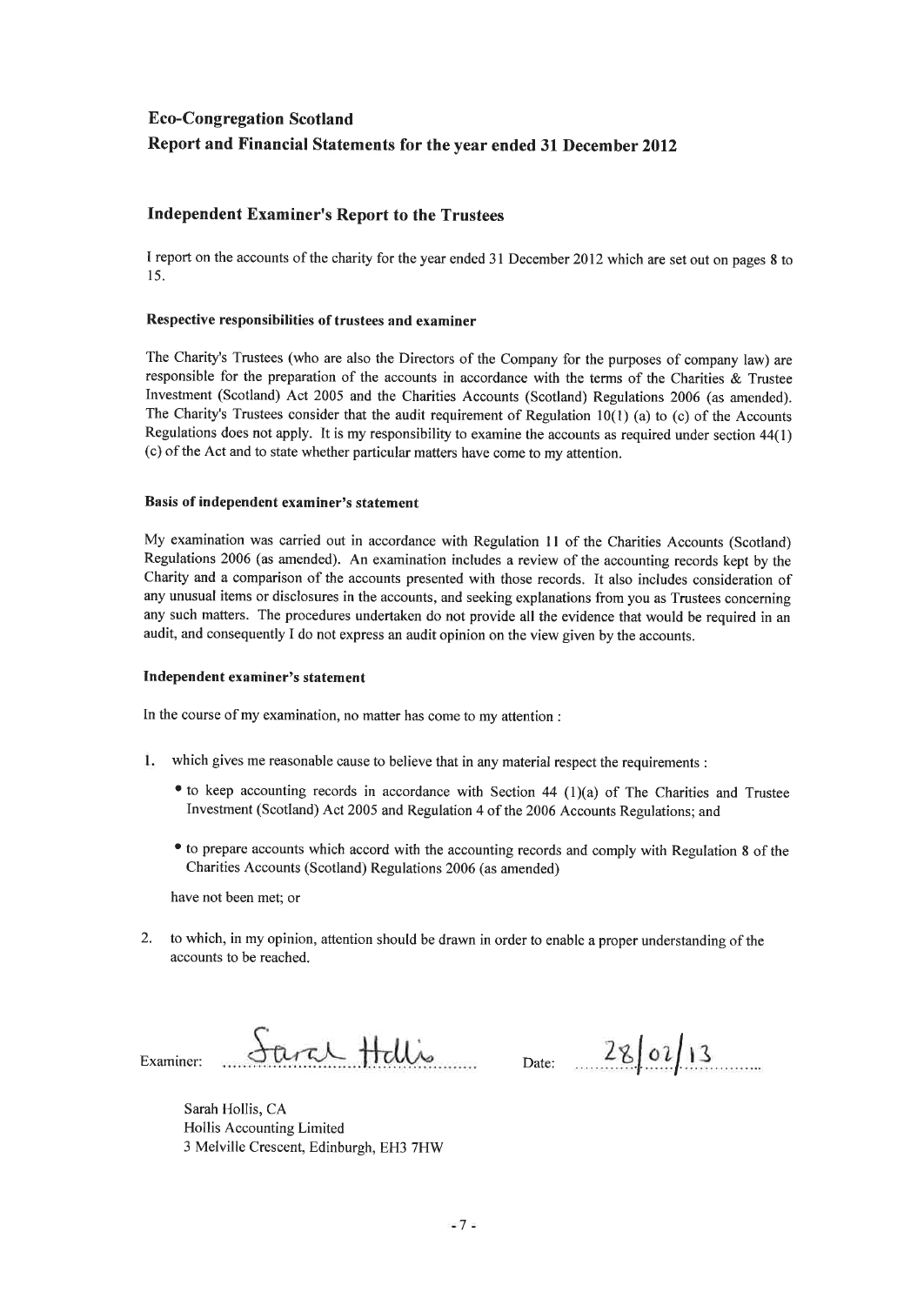| <b>Statement of Financial Activities</b>                                    |                  | Unrestricte<br><b>Funds</b><br>2012 | <b>Restricted</b><br><b>Funds</b><br>2012 | <b>Total</b><br>2012 | <b>Total</b><br>2011 |
|-----------------------------------------------------------------------------|------------------|-------------------------------------|-------------------------------------------|----------------------|----------------------|
|                                                                             |                  | £                                   |                                           | $\pmb{\mathfrak{L}}$ | $\pmb{\mathfrak{L}}$ |
| <b>Incoming Resources</b>                                                   |                  |                                     |                                           |                      |                      |
| Incoming resources from generated funds                                     |                  |                                     |                                           |                      |                      |
| Voluntary income                                                            | 1                | 43,985                              | 46,580                                    | 90,565               | 86,541               |
| Activities for generating funds                                             | 1                |                                     |                                           |                      |                      |
| Investment income                                                           | $\mathbf{1}$     | 6                                   |                                           | 6                    | 5                    |
| Incoming resources from charitable activities                               |                  |                                     |                                           |                      |                      |
| Other incoming resources                                                    |                  |                                     |                                           |                      |                      |
| <b>Total Incoming Resources</b>                                             |                  | 43,992                              | 46,580                                    | 90,571               | 86,546               |
| <b>Resources Expended</b>                                                   |                  |                                     |                                           |                      |                      |
| <b>Costs of generating funds</b>                                            |                  |                                     |                                           |                      |                      |
| Costs of generating voluntary income                                        | 2 & 3            | 7,875                               | 34,995                                    | 42,870               | 35,720               |
| Fundraising trading costs                                                   | $\overline{2}$   |                                     |                                           |                      |                      |
| Investment management costs                                                 | $\boldsymbol{2}$ | 38                                  |                                           | 38                   | 28                   |
| <b>Charitable activities</b>                                                | 2 & 3            | 31,426                              | 11,956                                    | 43,382               | 45,759               |
| <b>Governance costs</b>                                                     | $\boldsymbol{2}$ | 207                                 | 580                                       | 787                  | 853                  |
| Other resources expended                                                    | $\boldsymbol{2}$ |                                     |                                           |                      | 100                  |
| <b>Total Resources Expended</b>                                             |                  | 39,546                              | 47,531                                    | 87,077               | 82,461               |
| Net incoming/outgoing resources before<br>transfers                         |                  | 4,445                               | 951)<br>(                                 | 3,494                | 4,085                |
| <b>Transfers between funds</b>                                              | 11               | 71)                                 | 71                                        |                      |                      |
| Net incoming/outgoing resources before other<br>recognised gains and losses |                  | 4,374                               | 880)<br>€                                 | 3,494                | 4,085                |
| Gain/Loss on revaluation of investments                                     |                  |                                     |                                           |                      |                      |
| Net movement in funds                                                       |                  | 4,374                               | 880)<br>€                                 | 3,494                | 4,085                |
| <b>Total funds brought forward</b>                                          | 11               | 6,662                               | 3,154                                     | 9,816                | 5,731                |
| <b>Total funds carried forward</b>                                          | 11               | 11,036                              | 2,274                                     | 13,310               | 9,816                |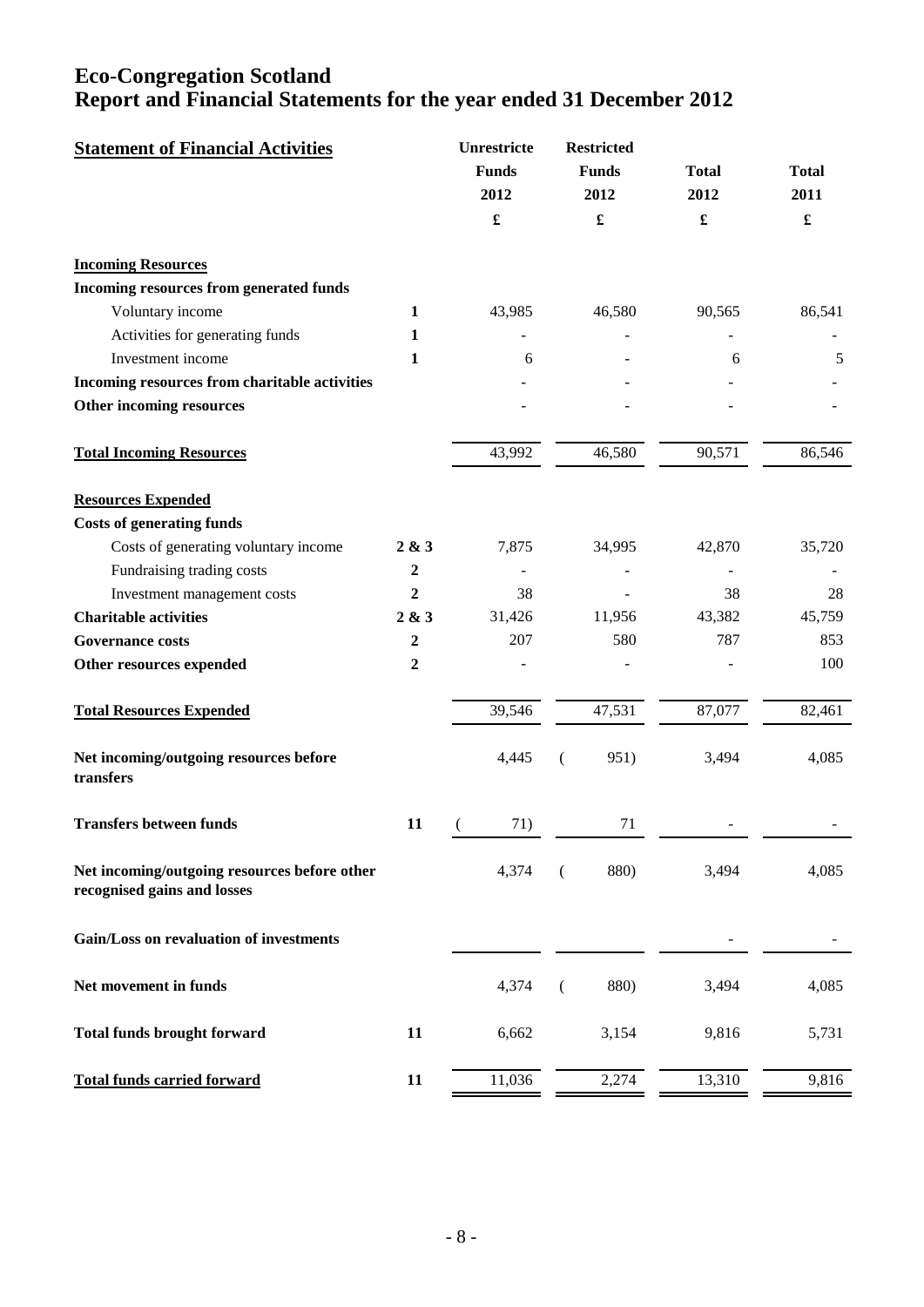### **Balance Sheet**

| At 31 December                  |                         | 2012   |        | 2011  |       |
|---------------------------------|-------------------------|--------|--------|-------|-------|
|                                 |                         | £      | £      | £     | £     |
|                                 | <b>Note</b>             |        |        |       |       |
| <b>Fixed Assets</b>             |                         |        |        |       |       |
| Tangible Fixed assets           | $\boldsymbol{6}$        | 639    |        | 1,278 |       |
| Investments                     | $\overline{\mathbf{7}}$ | nil    |        | nil   |       |
|                                 |                         |        | 639    |       | 1,278 |
| <b>Current Assets</b>           |                         |        |        |       |       |
| Debtors                         | $\bf{8}$                | 14,389 |        | 6,606 |       |
| Bank and cash                   |                         | 4,731  |        | 3,220 |       |
|                                 |                         | 19,120 |        | 9,825 |       |
| <b>Creditors</b>                |                         |        |        |       |       |
| Accruals                        | $\boldsymbol{9}$        | 6,449  |        | 1,287 |       |
| Loans                           | $\boldsymbol{9}$        |        |        |       |       |
|                                 |                         | 6,449  |        | 1,287 |       |
| <b>Net Current Assets</b>       |                         |        | 12,672 |       | 8,538 |
| <b>Net Assets</b>               |                         |        | 13,310 |       | 9,816 |
|                                 |                         |        |        |       |       |
| <b>Unrestricted Funds</b>       | 11                      |        |        |       |       |
| General funds (excl designated) |                         | 11,036 |        | 6,662 |       |
| Designated funds                |                         |        |        | Ξ     |       |
|                                 |                         |        | 11,036 |       | 6,662 |
| <b>Restricted Funds</b>         | 11                      |        | 2,274  |       | 3,154 |
| <b>Total Funds</b>              | $\mathbf{11}$           |        | 13,310 |       | 9,816 |

For the year ended 31 December 2012 the company was entitled to exemption from audit under section 477 of the Companies Act 2006 relating to small companies and its members have not required the company to obtain an audit of its financial statements for the period in question in accordance with section 476.

The directors acknowledge their responsibilities for complying with the requirements of the Act with respect to accounting records and the preparation of accounts.

The financial statements have been prepared in accordance with the provisions applicable to companies subject to the small companies' regime.

The financial statements were approved by the Directors and authorised for issue on 20th February 2013 and signed on their behalf by:

Rev Ewan Aitken

Chair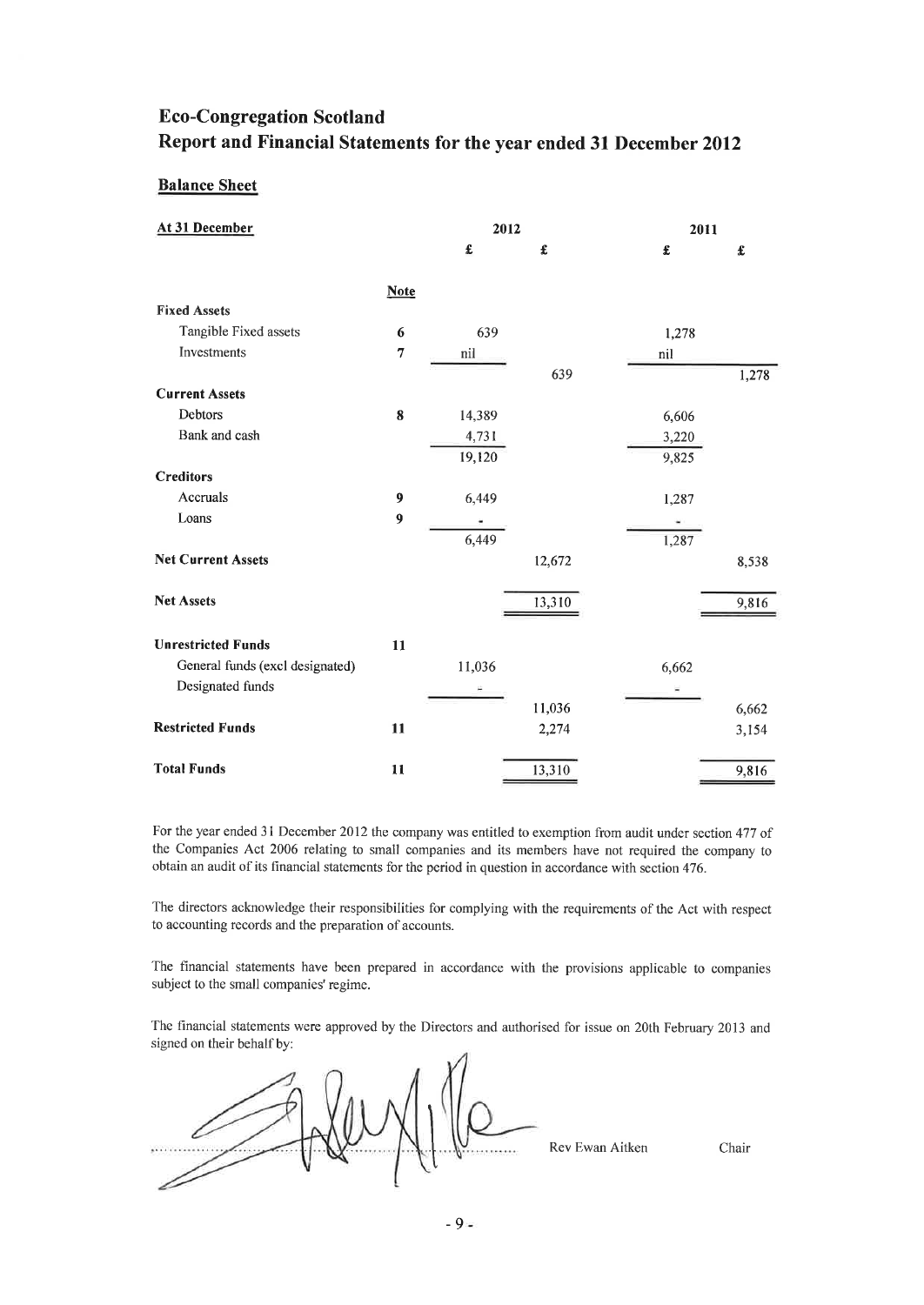#### **Accounting Policies**

The principal accounting policies, which have been applied consistently in the current and preceding year in dealing with items which are considered material to the accounts, are set out below.

#### **Basis of preparation**

The accounts have been prepared in accordance with applicable accounting standards and under the historical cost convention, modified to reflect the inclusion of investments at market value, and in accordance with the Charities and Trustee Investment (Scotland) Act 2005, The Charities Accounts (Scotland) Regulations 2006 (as amended) and the Statement of Recommended Practice: Accounting and Reporting by Charities (2005).

#### **Funds**

Funds are classified according to the following definitions.

Restricted funds are funds subject to specific requirements as to their use which may be declared by the donor or with their authority or created through legal processes, but still within the wider objects of the charity.

Endowment funds are funds which have been given on the condition that the original capital sum is not reduced, but the income there from is used for the purpose defined in accordance with the objects of the charity.

Unrestricted funds are expendable at the discretion of the trustees in furtherance of the objects of the charity. If parts of the unrestricted funds are earmarked at the discretion of the Directors for a particular purpose, they are designated as a separate fund. This designation has an administrative purpose only and does not legally restrict the Directors' discretion to apply the funds.

The Company has no endowment funds and no designated unrestricted funds.

#### **Incoming resources**

All donations, grants, legacies and gifts are included within incoming resources under either unrestricted or restricted funds according to the terms under which each is made and when the amount can be quantified with reasonable certainty. They are brought into the accounts at their market value to the charity. Tax recoveries for Gift Aid are recognised in the same period as the corresponding donations are received.

#### **Resources expended**

Expenditure and any interest on loans is recognised on an accruals basis as the liability is incurred.

#### **Tangible fixed assets**

Tangible fixed assets costing in excess of £400 that have a value to the Company for greater than one year are capitalised. Depreciation is provided on a straight-line basis to write off the cost or initial value, less residual value, of tangible fixed assets over their estimated useful lives:

3 years Office equipment, fixtures & fittings

#### **Investments**

The charity has no investments other than bank deposits and hence there are no realised or unrealised gains or losses.

#### **Taxation**

The Company is recognised as a charity for the purposes of applicable taxation legislation and is therefore not subject to taxation on its charitable activities. The charity is not registered for VAT and resources expended therefore include irrecoverable input VAT.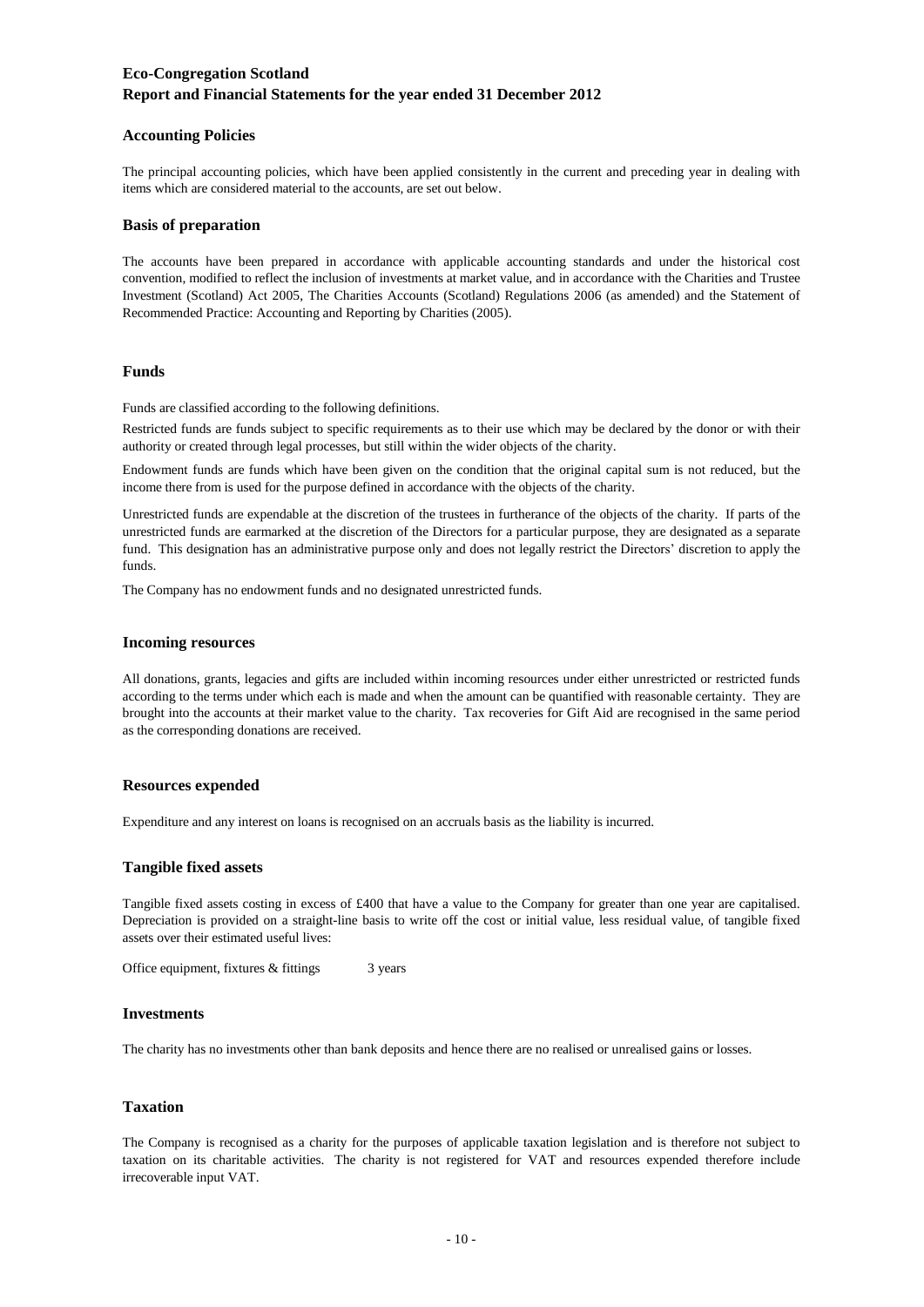|                                                       | Unrestricte<br><b>Funds</b><br>2012<br>£ | <b>Restricted</b><br><b>Funds</b><br>2012<br>£ | <b>Total</b><br>2012<br>£ | <b>Total</b><br>2011<br>£ |
|-------------------------------------------------------|------------------------------------------|------------------------------------------------|---------------------------|---------------------------|
| 1 Incoming Resources from Generated Funds             |                                          |                                                |                           |                           |
| <b>Voluntary Income</b>                               |                                          |                                                |                           |                           |
| Donations from Sponsoring & Partnership Organisations | 18,000                                   |                                                | 18,000                    | 19,250                    |
| Grants                                                |                                          | 46,580                                         | 46,580                    | 39,825                    |
| Membership Fees (from 2013)                           |                                          |                                                |                           |                           |
| <b>Other Donations</b>                                | 1,865                                    |                                                | 1,865                     | 3,243                     |
| Gift Aid Tax Recovery                                 | 120                                      |                                                | 120                       | 224                       |
| Donated Services (see note 4)                         | 24,000                                   |                                                | 24,000                    | 24,000                    |
|                                                       | 43,985                                   | 46,580                                         | 90,565                    | 86,541                    |
| <b>Activities for Generating Funds</b>                |                                          |                                                |                           |                           |
| <b>Fund Raising Events</b>                            |                                          |                                                |                           |                           |
| <b>Investment Income</b>                              |                                          |                                                |                           |                           |
| <b>Bank Interest</b>                                  | 6                                        |                                                | 6                         | 5                         |
| <b>Total</b>                                          | 43,992                                   | 46,580                                         | 90,571                    | 86,546                    |

Grants were receivable in respect of the period from the Scottish Government for both the Business Plan Development Fund and the 2012/15 Development Fund. These amounts are shown as Incoming Resources in note 11. See also note 12.

Membership fees are shown as zero for the period since all those received in 2012 were pre-payments of fees due on 1st January 2013.

### **2 Resources Expended**

| <b>Costs of Generating Funds</b>              |                          |        |        |        |
|-----------------------------------------------|--------------------------|--------|--------|--------|
| Costs of Generating Voluntary Income (note 3) | 7,875                    | 34,995 | 42,870 | 35,720 |
| <b>Fundraising Trading Costs</b>              |                          |        |        |        |
| <b>Bank Charges</b>                           | 38                       |        | 38     | 28     |
|                                               | 7,913                    | 34,995 | 42,908 | 35,749 |
| <b>Charitable Activities (note 3)</b>         | 31,426                   | 11,956 | 43,382 | 45,759 |
| <b>Governance Costs</b>                       |                          |        |        |        |
| <b>Legal Fees</b>                             |                          |        |        |        |
| <b>Board Meetings</b>                         | 207                      |        | 207    | 258    |
| Independent Examiner's Fee                    |                          | 300    | 300    | 300    |
| <b>OSCR</b>                                   |                          |        |        |        |
| <b>HMRC</b>                                   |                          |        |        |        |
| Companies Act Compliance                      |                          |        |        | 15     |
| SCVO Membership, Data Protection etc          |                          | 280    | 280    | 280    |
| AGM & Annual Report                           |                          |        |        |        |
|                                               | 207                      | 580    | 787    | 853    |
| <b>Other Resources Expended</b>               | $\overline{\phantom{0}}$ |        |        | 100    |
| <b>Total</b>                                  | 39,546                   | 47,531 | 87,077 | 82,461 |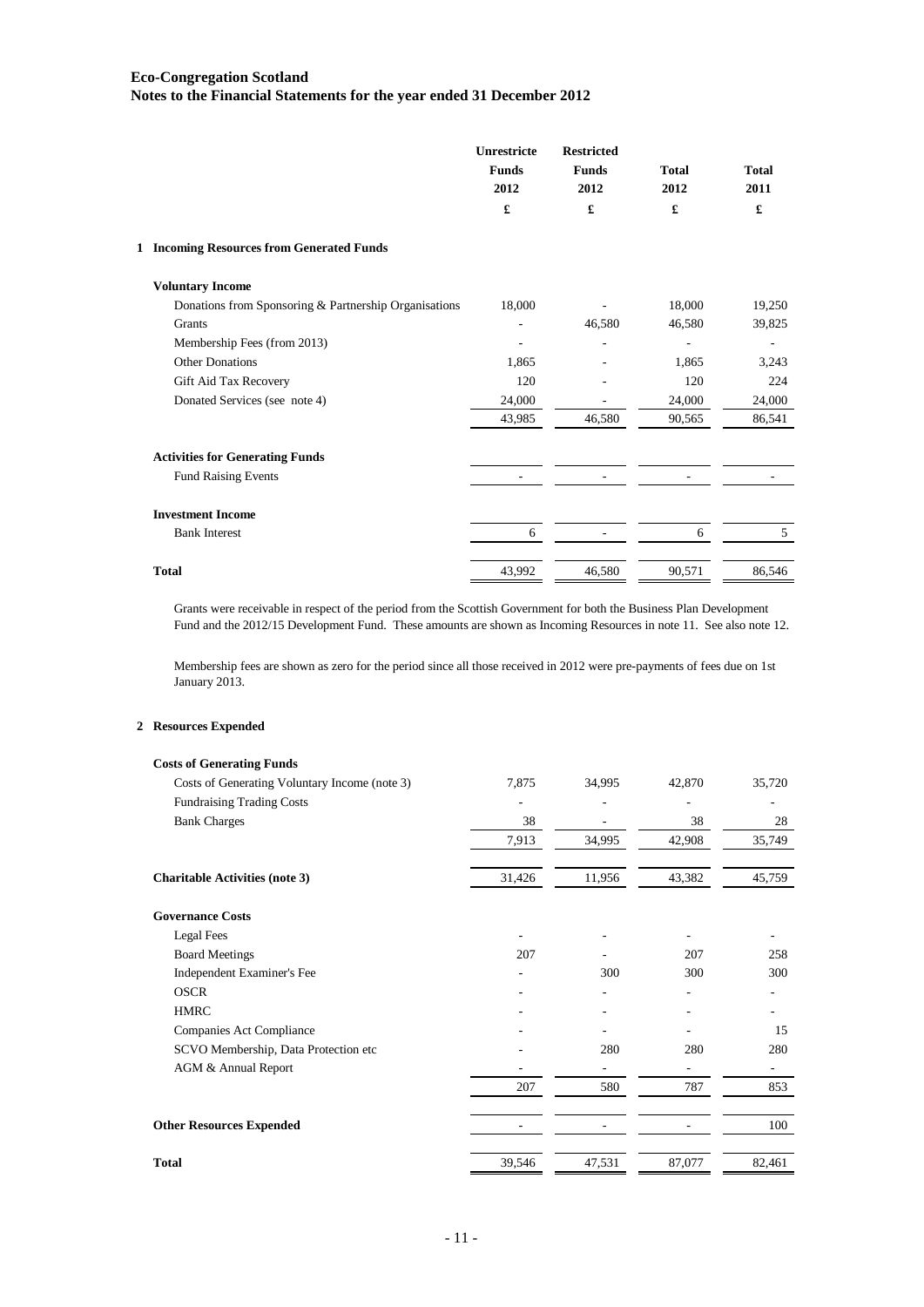|                                       | Unrestricted<br><b>Funds</b><br>2012 | <b>Restricted</b><br><b>Funds</b><br>2012 | <b>Total</b><br>2012 | <b>Total</b><br>2011     |
|---------------------------------------|--------------------------------------|-------------------------------------------|----------------------|--------------------------|
|                                       | $\pmb{\mathfrak{L}}$                 | £                                         | £                    | $\pmb{\mathfrak{L}}$     |
| 3 Support Costs                       |                                      |                                           |                      |                          |
| <b>Administration Costs</b>           |                                      |                                           |                      |                          |
| Office Rent                           |                                      | 2,400                                     | 2,400                | 2,400                    |
| Council Tax                           |                                      |                                           | L.                   |                          |
| Heat, Light, Water & Cleaning         |                                      | ä,                                        | ÷,                   |                          |
| Insurance                             |                                      | 287                                       | 287                  | 287                      |
| Website                               |                                      | 85                                        | 85                   | 844                      |
| Publicity                             | 46                                   | 1,068                                     | 1,114                | 30                       |
| Office supplies                       |                                      | ÷,                                        | ÷,                   | 275                      |
| Telecomms                             |                                      | $\overline{\phantom{a}}$                  | ÷,                   | 194                      |
| Travel, Parking & Subsistence         | 37                                   | 1,448                                     | 1,485                | 956                      |
| Postage                               |                                      | $\overline{a}$                            | ÷,                   | ä,                       |
| Event Expenses (excl AGM)             | 100                                  | 1,406                                     | 1,506                | 1,070                    |
| Awards                                | 617                                  | 600                                       | 1,217                | 432                      |
| Conferences                           |                                      | 203                                       | 203                  |                          |
| Depreciation                          |                                      | 639                                       | 639                  | 639                      |
| Donated Services (see note 4)         | 24,000                               | ÷,                                        | 24,000               | 24,000                   |
|                                       | 24,799                               | 8,136                                     | 32,935               | 31,126                   |
|                                       |                                      |                                           |                      |                          |
| <b>Employment Costs</b>               |                                      |                                           |                      |                          |
| Net Salary                            |                                      | 20,776                                    | 20,776               | 17,854                   |
| <b>Employer NIC</b>                   |                                      | 3,342                                     | 3,342                | 2,654                    |
| <b>Employer Pension</b>               |                                      | 3,155                                     | 3,155                | 2,638                    |
| Employee NI, PAYE & Pension           |                                      | 10,776                                    | 10,776               | 8,525                    |
| <b>Payroll Services</b>               |                                      | 416                                       | 416                  | 386                      |
| Recruitment                           |                                      | 21                                        | 21                   |                          |
| Training                              | 900                                  |                                           | 900                  | 585                      |
| Housing & Utility Costs (Chaplaincy)  |                                      |                                           | ä,                   |                          |
| Donated Services (Chaplaincy)         |                                      |                                           | ä,                   |                          |
| Donated Services (Chaplaincy housing) | ٠                                    |                                           |                      | $\overline{\phantom{a}}$ |
|                                       | 900                                  | 38,486                                    | 39,386               | 32,642                   |
| <b>Consultancy Costs</b>              |                                      |                                           |                      |                          |
| <b>Consultancy Fees</b>               | 11,953                               | 234                                       | 12,188               | 16,000                   |
| Telecomms                             | 576                                  | 38                                        | 614                  | 499                      |
| Travel, Parking & Subsistence         | 1,069                                | 57                                        | 1,126                | 1,120                    |
| Postage                               | 3                                    |                                           | 3                    | 4                        |
| Printing, copying & stationery        |                                      | ÷                                         | $\overline{a}$       | 90                       |
|                                       | 13,602                               | 329                                       | 13,931               | 17,712                   |
|                                       |                                      |                                           |                      |                          |
| <b>Total</b>                          | 39,301                               | 46,951                                    | 86,252               | 81,480                   |
|                                       |                                      |                                           |                      |                          |
| <b>Attribution of Support Costs</b>   |                                      |                                           |                      |                          |
| Costs of Generating Voluntary Income  | 7,875                                | 34,995                                    | 42,870               | 35,720                   |
| <b>Charitable Activities</b>          | 31,426                               | 11,956                                    | 43,382               | 45,759                   |
|                                       | 39,301                               | 46,951                                    | 86,252               | 81,480                   |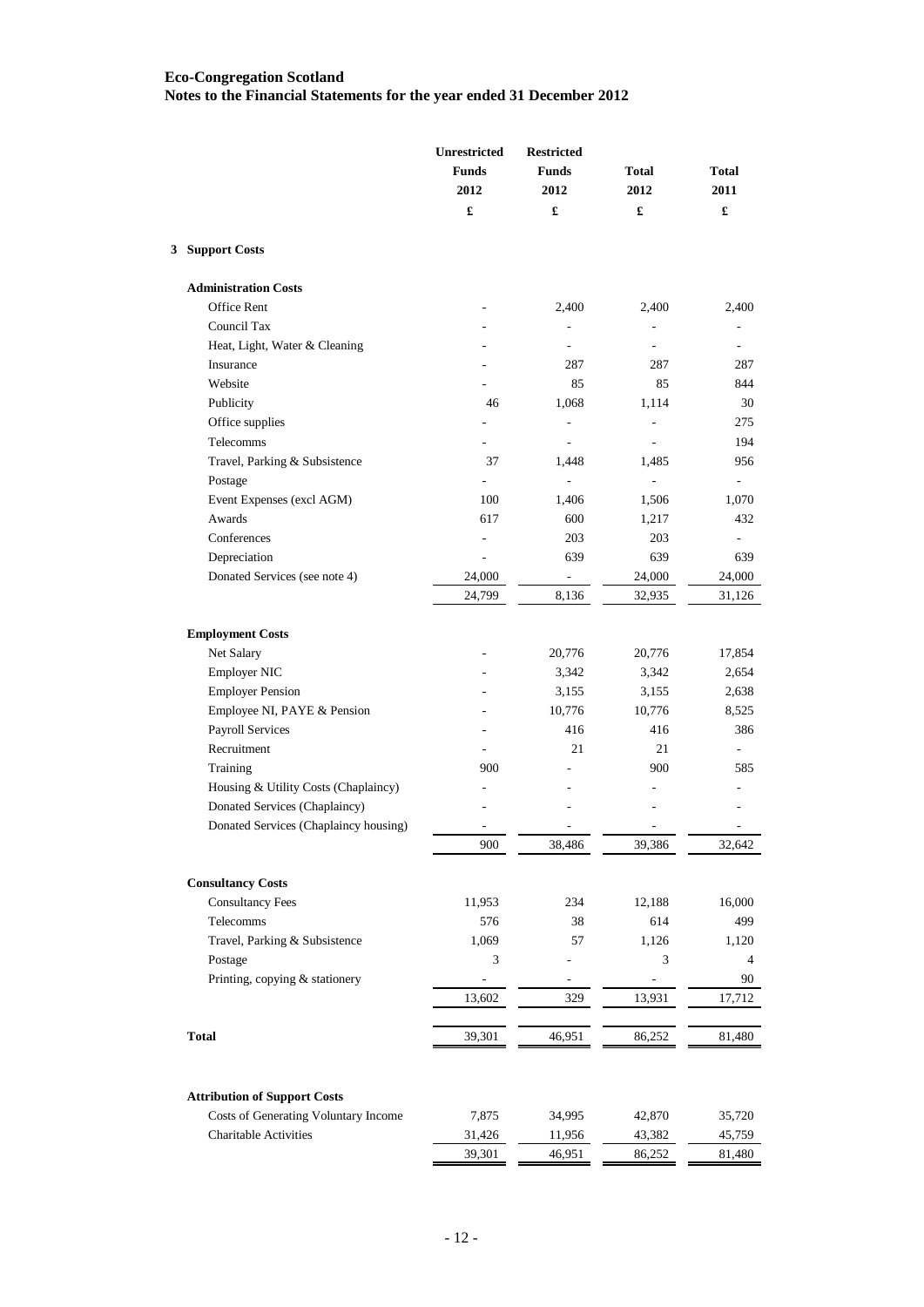| <b>4 Staff Costs and Numbers</b>         | 2012   | 2011   |
|------------------------------------------|--------|--------|
|                                          | £      | £      |
| Salaries and Wages                       | 31,552 | 26,379 |
| <b>Employer Social Security Payments</b> | 3.342  | 2,654  |
| <b>Employer Pension Contributions</b>    | 3,155  | 2,638  |
| Total staff costs                        | 38,049 | 31,671 |
|                                          |        |        |

A full time project manager was appointed on 13 December 2010 in order to develop the business plan. No other members of staff were employed during the period. Full time members of staff are entitled to join a defined contribution pension scheme and the company pays employer contributions if the employee makes pension contributions.

Donated Services were provided on a part-time basis by employees of The Church of Scotland. The value of these services has been assessed to be £2,000 per calendar month from February 2010 onwards. The value appears in the financial statements both as income (donated services received) and as expenditure (cost of donated services).

#### **5 Directors' Remuneration and Related Party Transactions**

No Directors received any remuneration during the year.

The following Directors were reimbursed for travel expenses incurred during the year:- Ewan Aitken £154.06 (2011 nil), Alan Werritty £27.50 (2011 £64.30), Alison Boyes £200.20 (2011 £106.80), John Butterfield £333.80 (2011 £63.50) and Sheena Wurthmann nil (2011 £15.10).

No Director or a person related to a Director had any personal interest in any contract or transaction entered into by the Company during the year.

#### **6 Tangible Fixed Assets**

The Company holds the following tangible fixed assets. The depreciation policy is described in the Accounting Policies.

|                                   | <b>Buildings</b> | Capital<br>Equipment | <b>Total</b> |
|-----------------------------------|------------------|----------------------|--------------|
| Cost                              |                  |                      |              |
| At 31 December 2011               |                  | 1,917                | 1,917        |
| less items then fully depreciated |                  |                      |              |
| less disposals in 2012            |                  |                      |              |
|                                   |                  | 1,917                | 1,917        |
| plus additions in year            |                  |                      |              |
| At 31 December 2012               |                  | 1,917                | 1,917        |
| <b>Accumulated Depreciation</b>   |                  |                      |              |
| At 31 December 2011               |                  | 639                  | 639          |
| less items then fully depreciated |                  |                      |              |
| less disposals in 2012            |                  |                      |              |
|                                   |                  | 639                  | 639          |
| plus charge for year (see note 3) |                  | 639                  | 639          |
| At 31 December 2012               |                  | 1,278                | 1,278        |
| <b>Net Book Value</b>             |                  |                      |              |
| At 31 December 2011               |                  | 1,278                | 1,278        |
| Change in year                    |                  | 639                  | 639          |
| At 31 December 2012               |                  | 639                  | 639          |

#### **7 Investments**

The Company holds no investments nor has it acquired or disposed of any.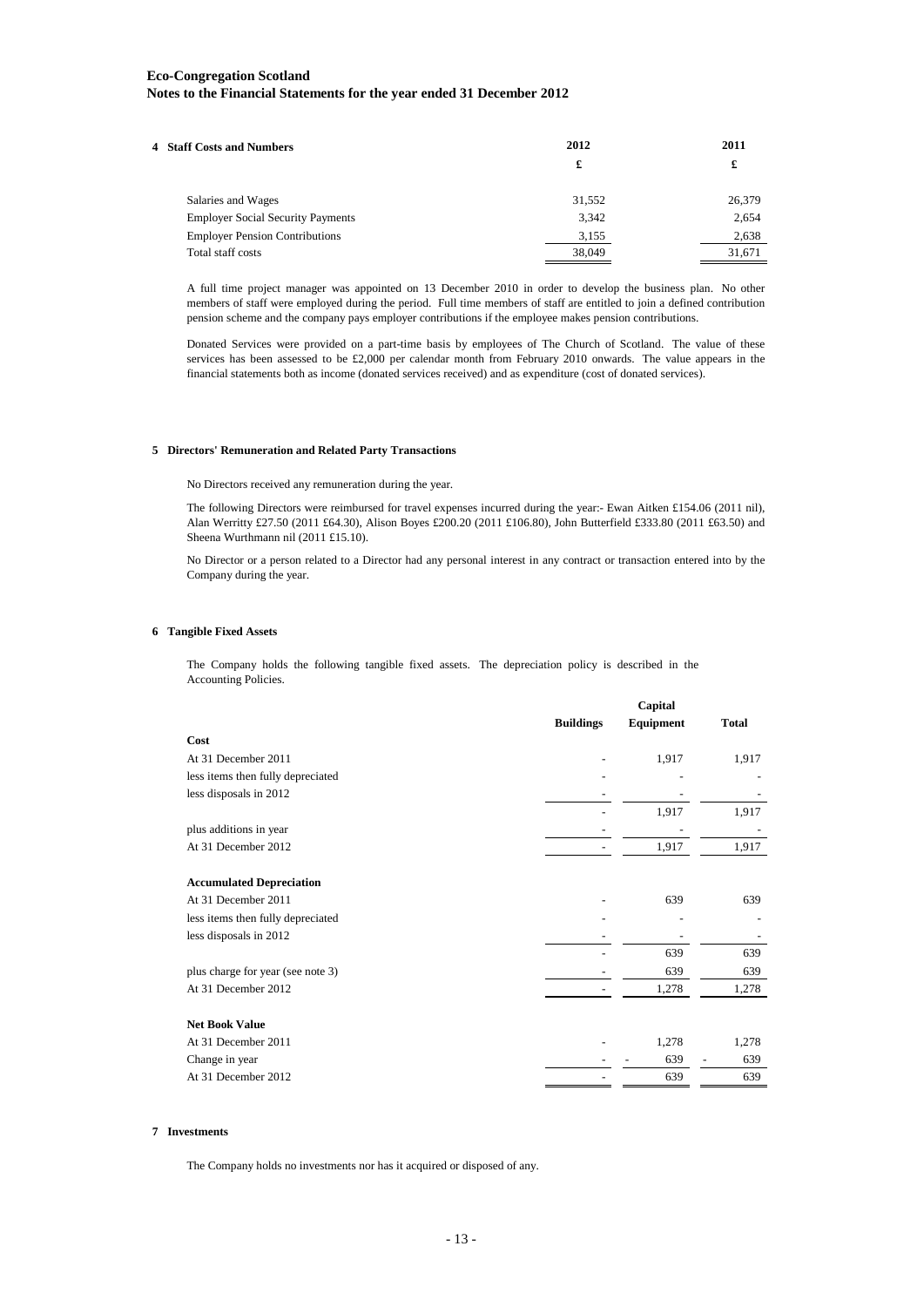| 8 Debtors               | 2012     | 2011     |
|-------------------------|----------|----------|
|                         | £        | £        |
| <b>Grants</b> Due       | 9,228    | 6,382    |
| Gift Aid Tax Refund Due | 160      | 224      |
| Donation Due in Year    | 5,000    |          |
| Interest                | $\theta$ | $\Omega$ |
|                         | 14,389   | 6,606    |
|                         |          |          |
| <b>9 Creditors</b>      | 2012     | 2011     |
|                         | £        | £        |
| Accrued Expenditure     | 1,396    | 1,186    |
|                         |          |          |

| <b>Uncashed Cheques</b>                     | $\overline{\phantom{0}}$ | 100   |
|---------------------------------------------|--------------------------|-------|
| <b>Bank Charges</b>                         |                          |       |
|                                             | 1,399                    | 1,287 |
| Prepayment of Membership Fees Due Next Year | 5,050                    |       |
|                                             | 6.449                    | 1.287 |
|                                             |                          |       |

#### **10 Analysis of Net Assets Among Funds**

| <b>Unrestricted</b> | <b>Restricted</b> | <b>Total</b> |
|---------------------|-------------------|--------------|
| £                   | £                 | £            |
|                     | 639               | 639          |
| nil                 | nil               |              |
| 11,066              | 8,054             | 19,120       |
| 11,066              | 8,693             | 19,759       |
| 30                  | 6,418             | 6,449        |
| 11,036              | 2,274             | 13,310       |
|                     |                   |              |

#### **11 Movements in Funds**

|                                       | At 1 Jan                 | <b>Incoming</b>  | Outgoing         |                  | At 31 Dec |
|---------------------------------------|--------------------------|------------------|------------------|------------------|-----------|
|                                       | 2012                     | <b>Resources</b> | <b>Resources</b> | <b>Transfers</b> | 2012      |
|                                       | £                        | £                | £                | £                | £         |
| <b>Restricted funds</b>               |                          |                  |                  |                  |           |
| 2012/15 Development Fund              |                          | 36,533           | 36,533           |                  |           |
| <b>Business Plan Development Fund</b> | 1,227                    | 10,047           | 10,686           | 50               | 639       |
| <b>Environmental Chaplaincy Fund</b>  | $\overline{\phantom{a}}$ | -                | 21               | 21               |           |
| Local & Network Support Fund          | $\overline{\phantom{a}}$ |                  |                  |                  |           |
| Module Revision Fund                  | 1,927                    |                  | 291              |                  | 1,635     |
|                                       | 3,154                    | 46,580           | 47,531           | 71               | 2,274     |
| <b>Unrestricted funds</b>             |                          |                  |                  |                  |           |
| General Fund                          | 6,662                    | 43,992           | 39,546           | 71)              | 11,036    |
| Designated Funds (none)               |                          |                  |                  |                  |           |
|                                       | 6,662                    | 43,992           | 39,546           | 71)              | 11,036    |
|                                       |                          |                  |                  |                  |           |
| <b>Total funds</b>                    | 9,816                    | 90,571           | 87,077           |                  | 13,310    |